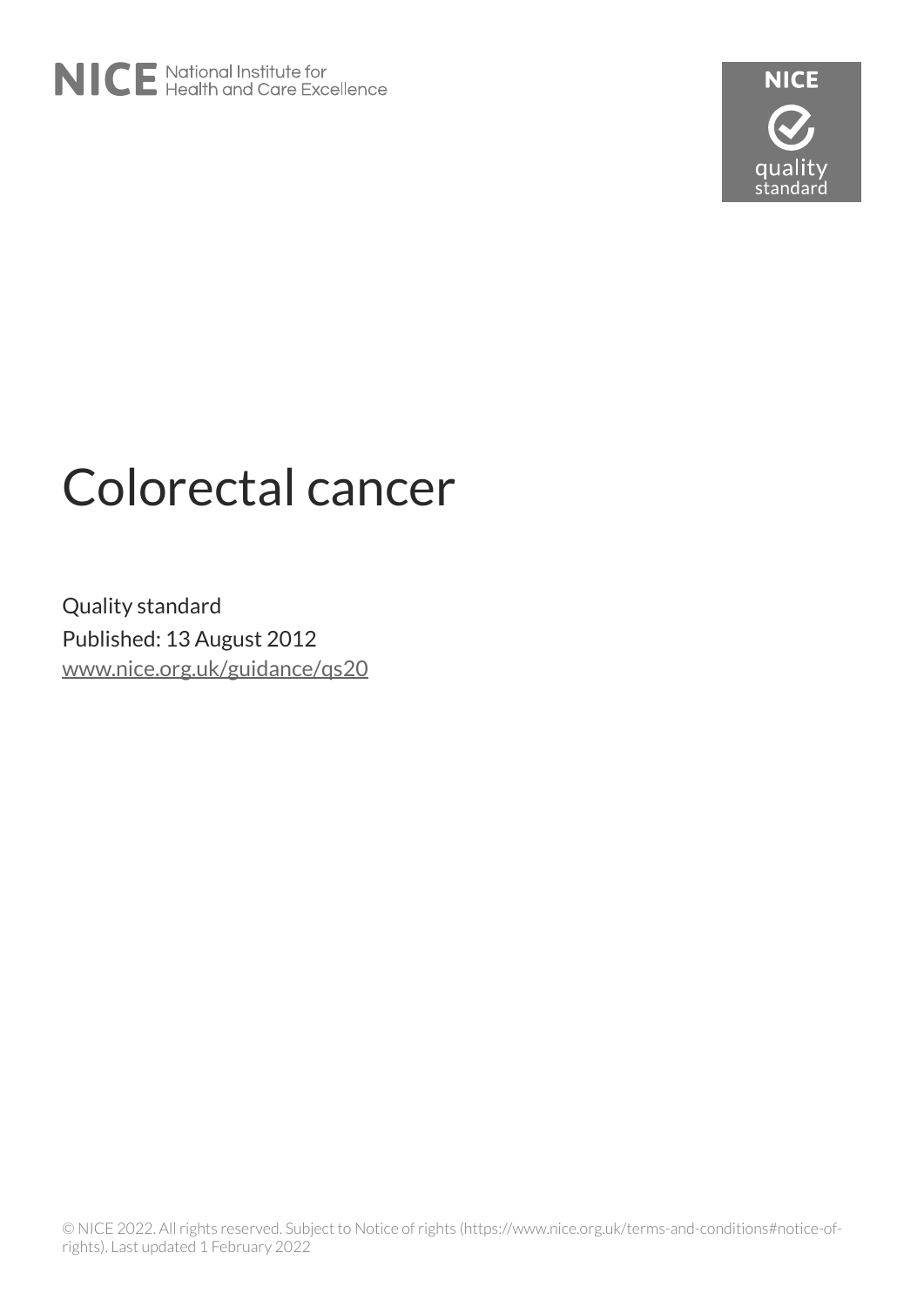# **Contents**

| Quality statement 4: Follow-up for detecting local recurrence and distant metastases 15 |  |
|-----------------------------------------------------------------------------------------|--|
|                                                                                         |  |
|                                                                                         |  |
|                                                                                         |  |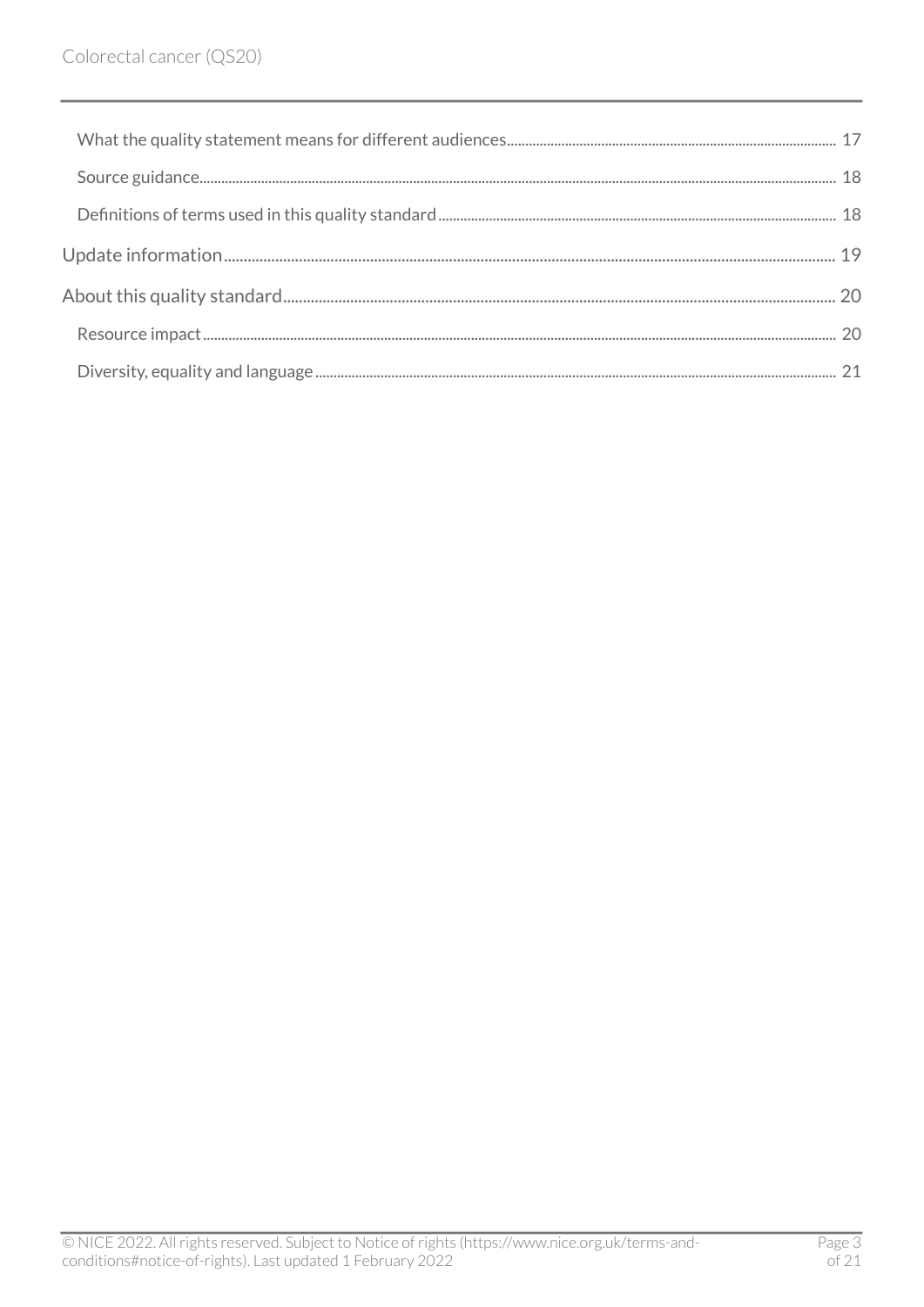This standard is based on NG151.

This standard should be read in conjunction with QS13, QS15, QS81, QS124 and QS134.

# <span id="page-3-0"></span>Quality statements

[Statement 1](#page-4-0) Adults with a new diagnosis of colorectal cancer have testing for Lynch syndrome. [new 2022]

[Statement 2](#page-8-0) Adults with early rectal cancer discuss the implications of all potential treatment options with their healthcare professional. [new 2022]

[Statement 3](#page-11-0) Adults with metastatic colorectal cancer suitable for systemic anti-cancer treatment have testing to identify tumours with RAS and BRAF V600E mutations. [new 2022]

[Statement 4](#page-14-0) Adults who have had potentially curative surgical treatment for non-metastatic colorectal cancer have follow-up for the first 3 years to detect local recurrence and distant metastases. [2012, updated 2022]

In 2022, this quality standard was updated and statements prioritised in 2012 were updated ([2012, updated 2022]) or replaced ([new 2022]). For more information, see [update information.](#page-18-0)

### <span id="page-3-1"></span>Related quality statement

[Statement 3 on testing for blood in faeces from NICE's quality standard on suspected cancer](https://www.nice.org.uk/guidance/qs124/chapter/Quality-statement-3-Testing-for-blood-in-faeces) is relevant to this quality standard and should also be considered when commissioning or providing colorectal cancer services.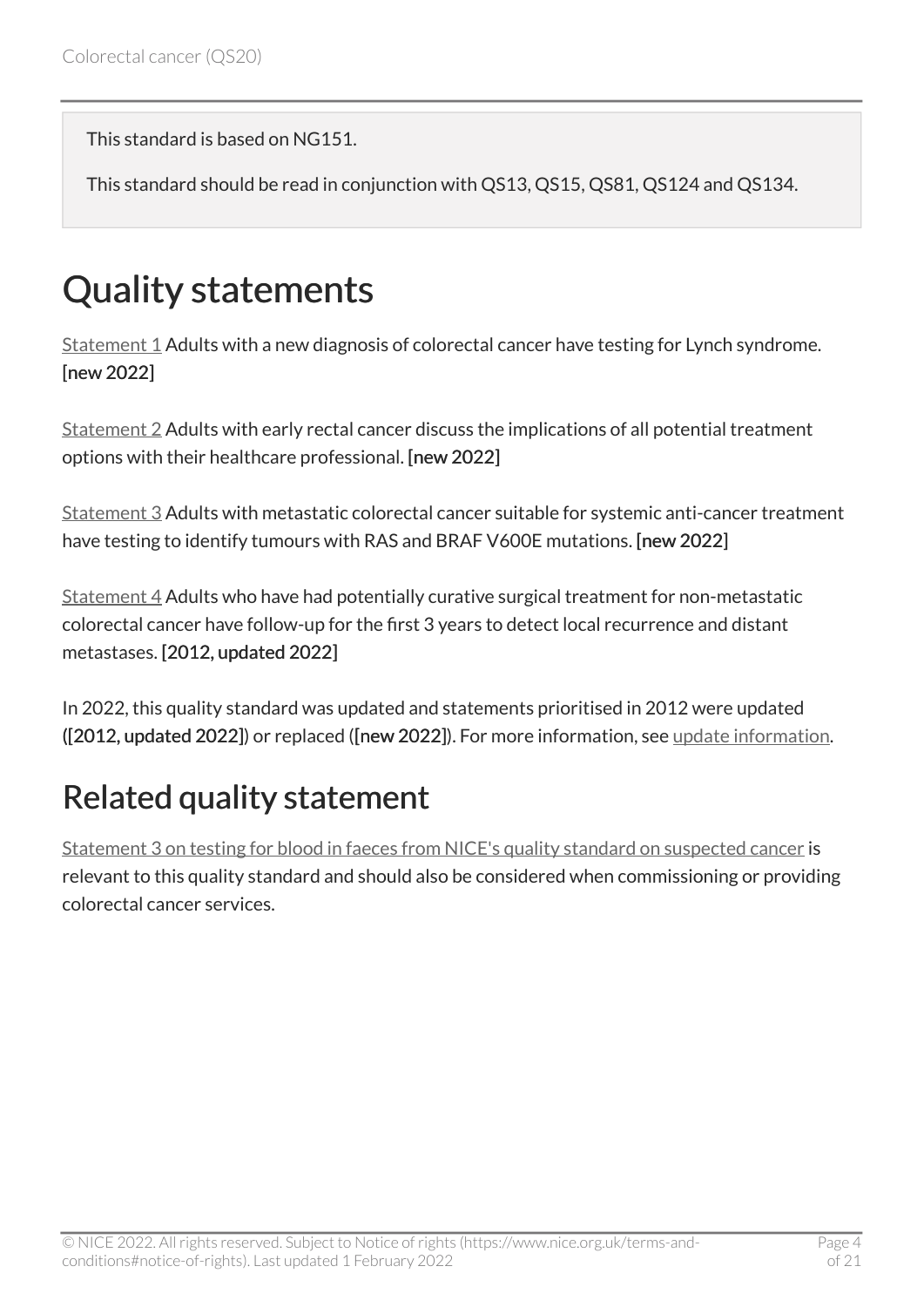# <span id="page-4-0"></span>Quality statement 1: Testing for Lynch syndrome

### <span id="page-4-1"></span>Quality statement

Adults with a new diagnosis of colorectal cancer have testing for Lynch syndrome. [new 2022]

# <span id="page-4-2"></span>Rationale

Lynch syndrome is an inherited condition that increases the risk of developing some cancers, including colorectal cancer. A large proportion of people in the UK with Lynch syndrome will be unaware that they have the condition. When adults are first diagnosed with colorectal cancer, testing for mismatch repair proteins on tumours using immunohistochemistry (IHC) or testing for microsatellite instability using polymerase chain reaction (PCR) can guide further testing (including BRAF V600E mutation testing and MLH1 promotor hypermethylation testing) to identify those in whom the cancer may have occurred because of Lynch syndrome. Testing can also inform systemic therapy choices for adults with colorectal cancer. For some cancer sites, risk-reducing strategies can prevent associated cancers or allow their early diagnosis in people with a diagnosis of Lynch syndrome. Testing for Lynch syndrome and offer of cascade testing for family members are included in the [2022/23 priorities and operational planning guidance from NHS England](https://www.england.nhs.uk/publication/2022-23-priorities-and-operational-planning-guidance/).

# <span id="page-4-3"></span>Quality measures

The following measures can be used to assess the quality of care or service provision specified in the statement. They are examples of how the statement can be measured, and can be adapted and used flexibly. The process measures follow the testing outlined in [NICE's diagnostics guidance on](https://www.nice.org.uk/guidance/dg27) [molecular testing strategies for Lynch syndrome in people with colorectal cancer](https://www.nice.org.uk/guidance/dg27).

#### Structure

Evidence of local arrangements to ensure that there is a clinical lead responsible for implementing the testing pathway for Lynch syndrome.

Data source[:Cancer Alliances in England](https://www.england.nhs.uk/cancer/cancer-alliances-improving-care-locally/cancer-alliance-contacts/) have a record of the clinical lead responsible for implementing the testing pathway for Lynch syndrome within regional cancer multidisciplinary teams.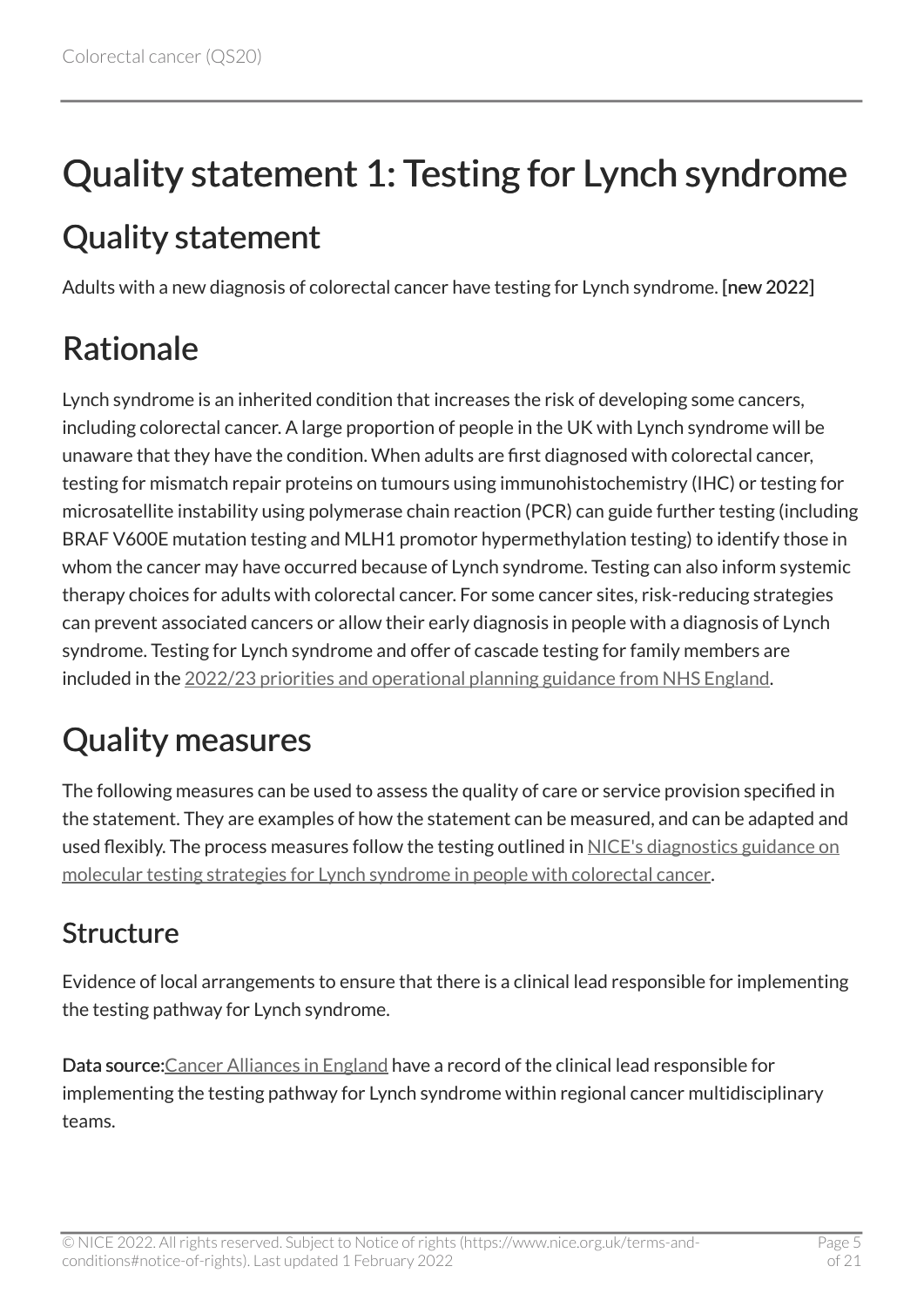#### **Process**

a) Proportion of adults with a new diagnosis of colorectal cancer who had IHC for mismatch repair proteins or microsatellite instability testing on the tumour.

Numerator – the number in the denominator who had IHC for mismatch repair proteins or microsatellite instability testing on the tumour.

Denominator – the number of adults with a new diagnosis of colorectal cancer.

Data source: The [National Disease Registration Service](https://www.ndrs.nhs.uk/) collects data on IHC for mismatch repair proteins and microsatellite instability tests and results from pathology laboratories and genomic laboratory hubs. The [National Bowel Cancer Audit](https://www.hqip.org.uk/a-z-of-nca/national-bowel-cancer-audit/#.YPaQYMSSkdU) collects patient-level data on performance of mismatch repair protein and microsatellite instability tests.

b) Proportion of adults with a new diagnosis of colorectal cancer and a tumour that shows abnormal MLH1 expression by IHC, or microsatellite instability, who had BRAF V600E mutation testing.

Numerator – the number in the denominator who had BRAF V600E mutation testing.

Denominator – the number of adults with a new diagnosis of colorectal cancer and a tumour that shows abnormal MLH1 expression by IHC, or microsatellite instability.

Data source: The [National Disease Registration Service](https://www.ndrs.nhs.uk/) collects data on performance of BRAF V600E mutation testing and results. The [National Bowel Cancer Audit](https://www.hqip.org.uk/a-z-of-nca/national-bowel-cancer-audit/#.YPaQYMSSkdU) collects data on performance of BRAF V600E mutation tests.

c) Proportion of adults with a new diagnosis of colorectal cancer and a tumour that shows abnormal MLH1 expression by IHC, or microsatellite instability, and a negative BRAF V600E test who had MLH1 promoter hypermethylation testing.

Numerator – the number in the denominator who had MLH1 promoter hypermethylation testing.

Denominator – the number of adults with a new diagnosis of colorectal cancer and a tumour that shows abnormal MLH1 expression by IHC, or microsatellite instability, and a negative BRAF V600E test.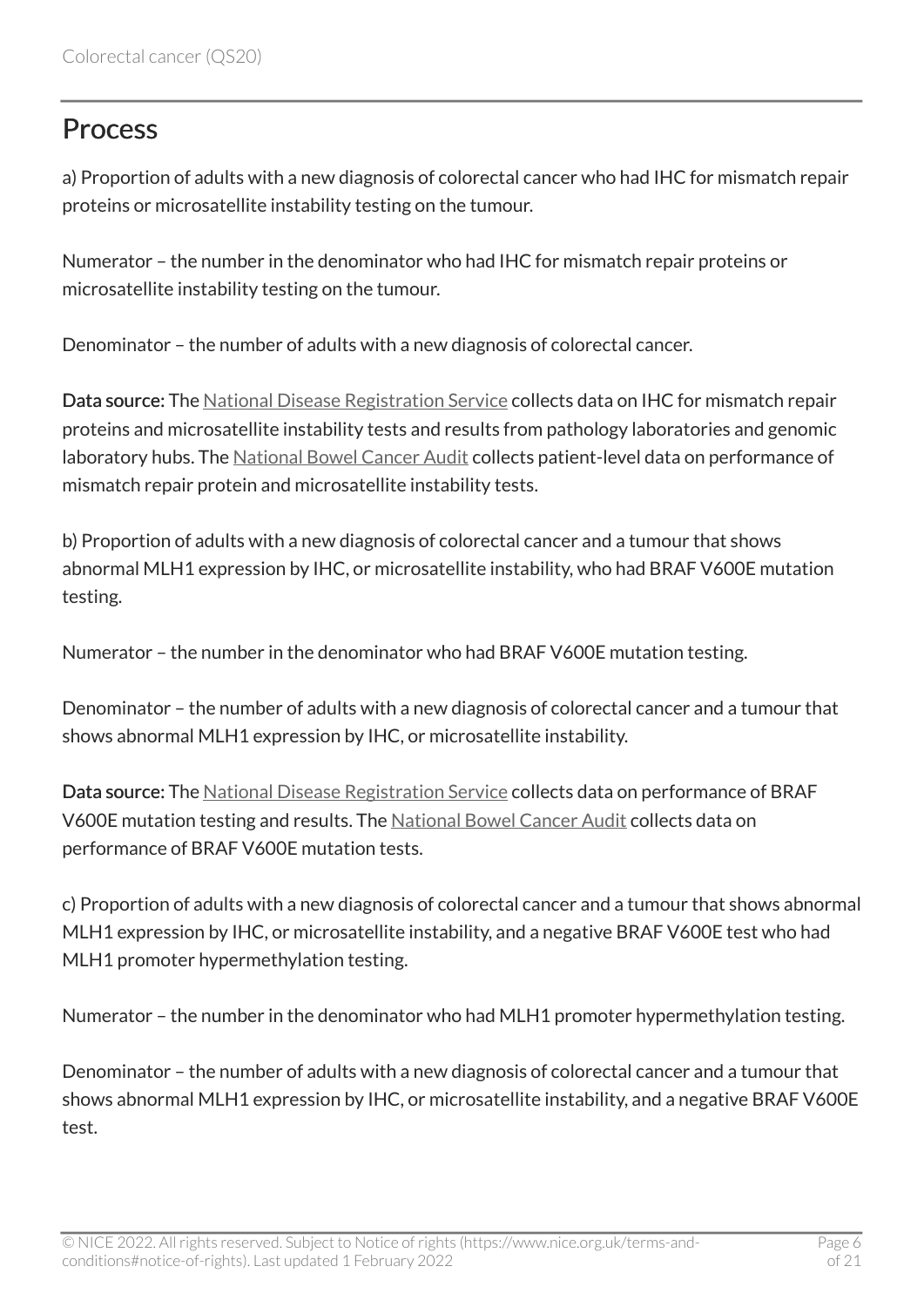Data source: The [National Disease Registration Service](https://www.ndrs.nhs.uk/) collects data on MLH1 promoter hypermethylation testing and results.

d) Proportion of adults with a new diagnosis of colorectal cancer and test results suggestive of Lynch syndrome-associated colorectal cancer who had genetic testing of germline DNA to confirm Lynch syndrome.

Numerator – the number in the denominator who had genetic testing of germline DNA to confirm Lynch syndrome.

Denominator – the number of adults with a new diagnosis of colorectal cancer and test results suggestive of Lynch syndrome-associated colorectal cancer.

Data source: The [National Disease Registration Service](https://www.ndrs.nhs.uk/) collects data on the performance of germline testing for Lynch syndrome.

#### Outcome

Rate of diagnosis of Lynch syndrome in adults with a new diagnosis of colorectal cancer.

Data source: The [National Disease Registration Service](https://www.ndrs.nhs.uk/) collects data on germline testing for Lynch syndrome.

### <span id="page-6-0"></span>What the quality statement means for different audiences

Service providers (such as histopathology laboratory services, molecular genetics laboratory services or genomic laboratory hubs) ensure that laboratory protocols are in place to provide testing for Lynch syndrome on tumours in adults with a new diagnosis of colorectal cancer. This includes IHC for mismatch repair proteins or microsatellite instability testing, BRAF V600E testing and MLH1 promoter hypermethylation testing. They include results in the standard pathology report requested by oncology. They ensure that laboratory protocols are in place to provide genetic testing of germline DNA for Lynch syndrome in adults with a new diagnosis of colorectal cancer and in whom test results are suggestive of Lynch syndrome.

Healthcare professionals (such as gastroenterologists, colorectal surgeons and consultant histopathologists) are aware of local protocols to ensure that adults with a new diagnosis of colorectal cancer have testing for Lynch syndrome. Healthcare professionals are aware of referral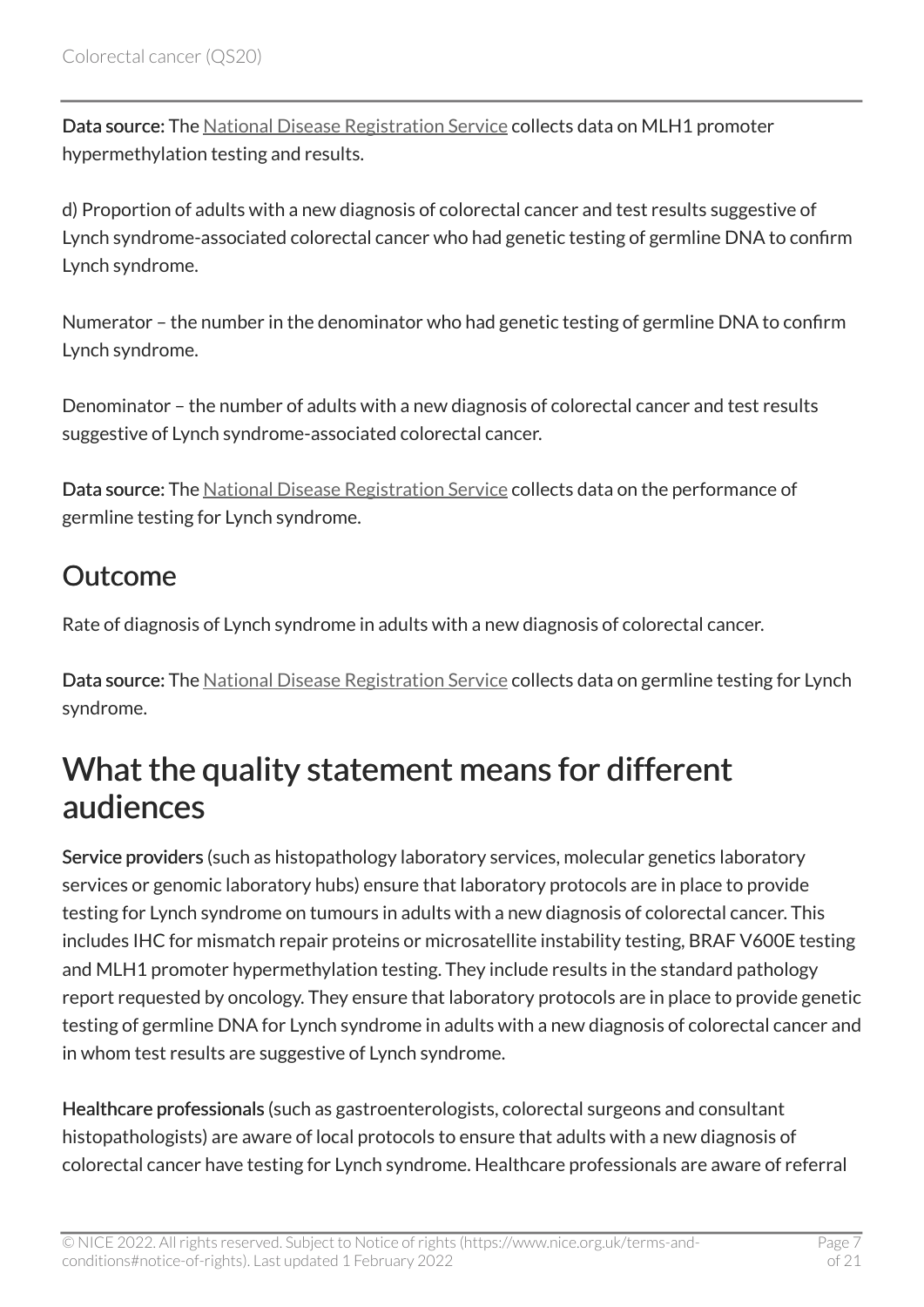pathways and can identify when to refer to clinical genetics services for the diagnosis of Lynch syndrome.

Commissioners (clinical commissioning groups, integrated care systems or NHS England) ensure that they commission services that can provide tests for adults with a new diagnosis of colorectal cancer and genetic tests for those with results that suggest Lynch syndrome-associated cancer.

Adults withcolorectal cancer have testing to check their tumour for changes that may mean they have Lynch syndrome. If changes are found, they will be offered further tests to be confirm whether or not they have Lynch syndrome. If they do, they can be monitored for other cancers and their close relatives can also be offered testing for Lynch syndrome.

### <span id="page-7-0"></span>Source guidance

[Molecular testing strategies for Lynch syndrome in people with colorectal cancer. NICE diagnostics](https://www.nice.org.uk/guidance/dg27/chapter/1-Recommendations)  [guidance 27](https://www.nice.org.uk/guidance/dg27/chapter/1-Recommendations) (2017), recommendations 1.1 to 1.3

### <span id="page-7-1"></span>Definitions of terms used in this quality statement

#### Testing for Lynch syndrome

Testing for Lynch syndrome in adults with colorectal cancer uses IHC to test for the expression of MLH1, MSH2, MSH6 and PMS2 proteins or PCR to test for microsatellite instability to identify tumours with deficient DNA mismatch repair. Results from these tests guide further sequential testing for Lynch syndrome. Further testing includes testing for BRAF V600E mutation, and if this is negative, testing for MLH1 promoter hypermethylation. Lynch syndrome can be confirmed by genetic testing of germline DNA. [Adapted from [NICE's diagnostics guidance on molecular testing](https://www.nice.org.uk/guidance/dg27) [strategies for Lynch syndrome in people with colorectal cancer](https://www.nice.org.uk/guidance/dg27), recommendations 1.1 to 1.4 and expert opinion]

#### Test results suggestive of Lynch syndrome-associated colorectal cancer

Abnormal MLH1 expression by IHC or microsatellite instability, and negative tests for BRAF V600E and MLH1 promoter hypermethylation, or abnormal MSH2, MSH6 or PMS2 expression on IHC. [Adapted from [NICE's diagnostics guidance on molecular testing strategies for Lynch syndrome in](https://www.nice.org.uk/guidance/dg27)  [people with colorectal cancer](https://www.nice.org.uk/guidance/dg27), recommendations 1.2 and 1.3]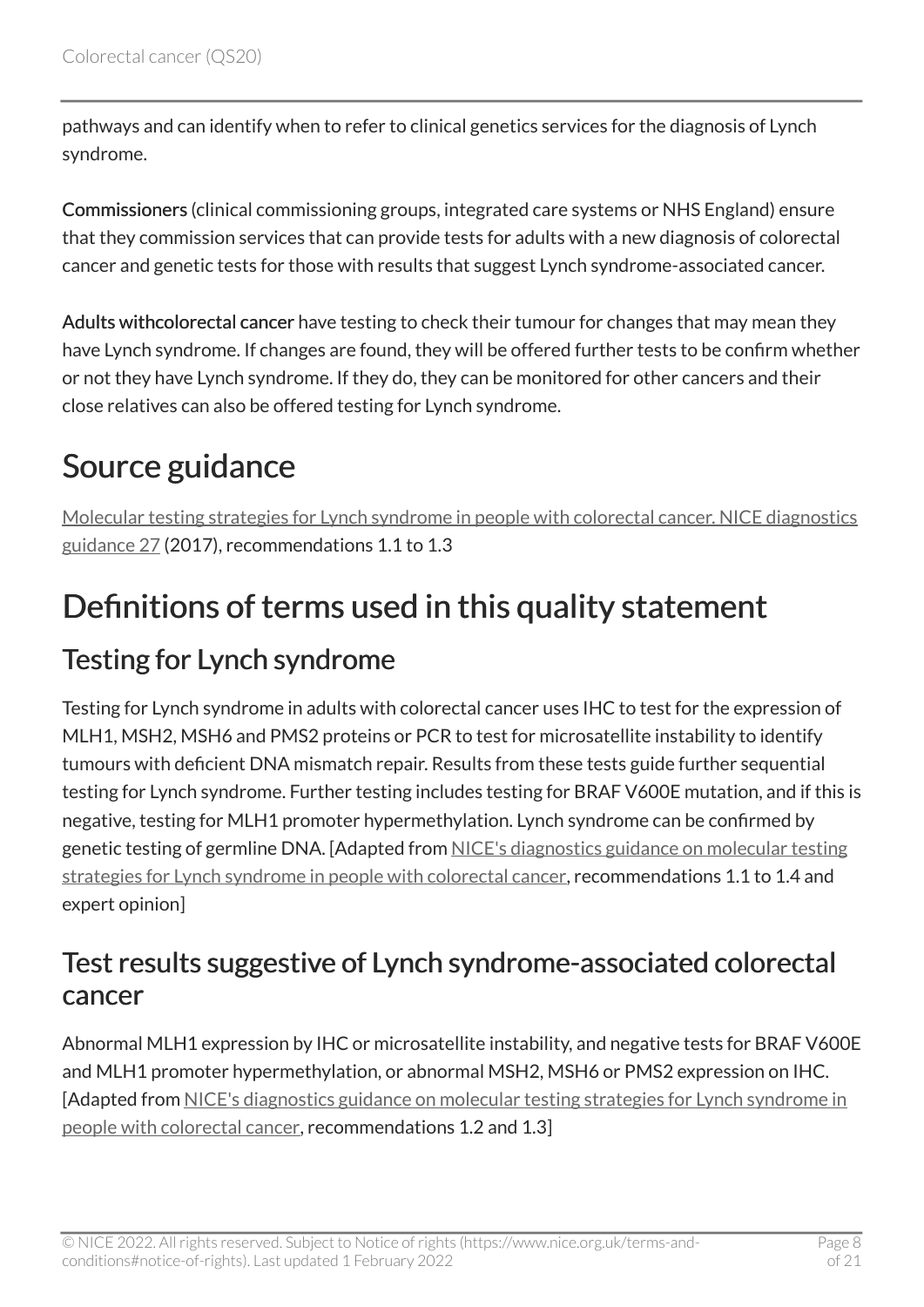# <span id="page-8-0"></span>Quality statement 2: Discussion about treatment options for early rectal cancer

### <span id="page-8-1"></span>Quality statement

Adults with early rectal cancer discuss the implications of all potential treatment options with their healthcare professional. [new 2022]

### <span id="page-8-2"></span>Rationale

Transanal excision, endoscopic submucosal dissection and total mesorectal excision are potential treatment options for early rectal cancer. There are risks, benefits and possible implications on quality of life associated with each of these treatments. These should be discussed with their healthcare professional as well as personal preferences and practical factors before reaching a shared decision about the best option. A discussion about treatment options also offers the opportunity for adults with early rectal cancer to be given information on non-surgical procedures, the option of no treatment and participation in clinical trials.

# <span id="page-8-3"></span>Quality measures

The following measures can be used to assess the quality of care or service provision specified in the statement. They are examples of how the statement can be measured, and can be adapted and used flexibly.

#### Structure

Evidence of availability of information to support discussions about all potential treatment options for adults with early rectal cancer.

Data source:No routinely collected national data for this measure has been identified. Data could be collected from information recorded locally by healthcare professionals, for example the availability of resources to help prepare for discussing options and making shared decisions. The [National Bowel Cancer Audit](https://www.hqip.org.uk/a-z-of-nca/national-bowel-cancer-audit/#.YPaQYMSSkdU) organisational survey in 2022 will include a question at provider level on whether written information on different treatment options is provided to adults with rectal cancer.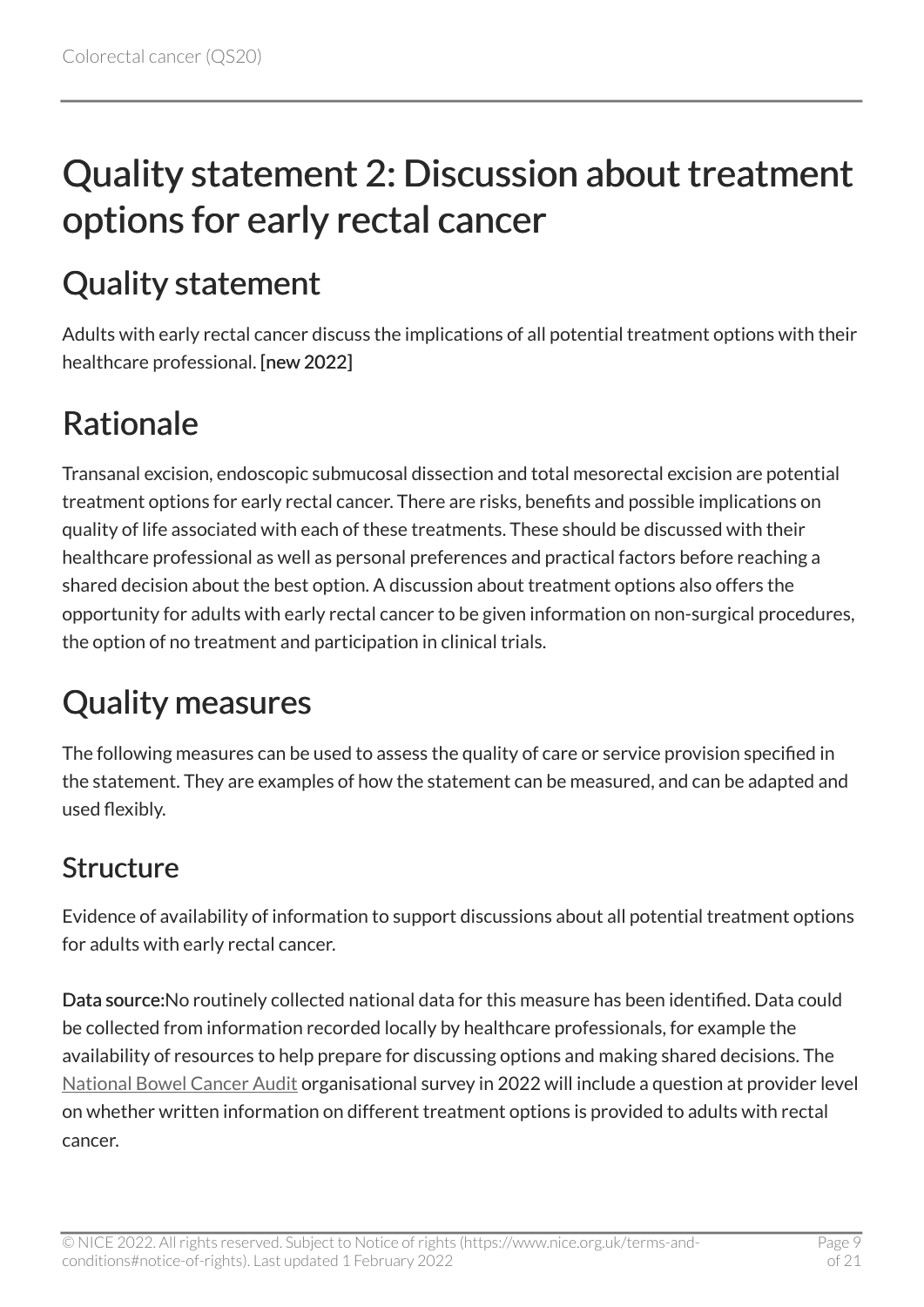#### **Process**

Proportion of adults with early rectal cancer who had a discussion about all potential treatment options with their healthcare professional.

Numerator – the number in the denominator who had a discussion about all potential treatment options with their healthcare professional.

Denominator – the number of adults with early rectal cancer.

Data source: No routinely collected national data for this measure in adults with early rectal cancer has been identified. Data can be collected from information recorded locally by healthcare professionals, for example from patient records. The [National Cancer Patient Experience Survey](https://www.ncpes.co.uk/)  includes a question that asks if treatment options were discussed with the person with colorectal cancer before cancer treatment started, but this is not limited to those with early rectal cancer.

### <span id="page-9-0"></span>What the quality statement means for different audiences

Service providers (such as secondary care services and specialist tertiary care services) ensure that staff are aware of all potential treatment options for early rectal cancer and are trained to discuss the implications of each treatment before they reach a shared decision with adults with early rectal cancer about the best option for them. Service providers ensure that adults with early rectal cancer have the option to be referred to another service provider if they do not offer a particular treatment option.

Healthcare professionals (such as colorectal cancer specialists) clearly explain all potential treatment options for early rectal cancer including endoscopic procedures, minimally invasive local surgical procedures and rectal resection. They give information on non-surgical procedures, the option of no treatment and relevant clinical trials. They discuss the implications of each of the options with adults with early rectal cancer before reaching a shared decision about the best option for them.

Commissioners (such as clinical commissioning groups, integrated care systems or NHS England) ensure that they commission services that can provide all potential treatment options for adults with early rectal cancer, including endoscopic and minimally invasive procedures, or have pathways in place to refer to other providers.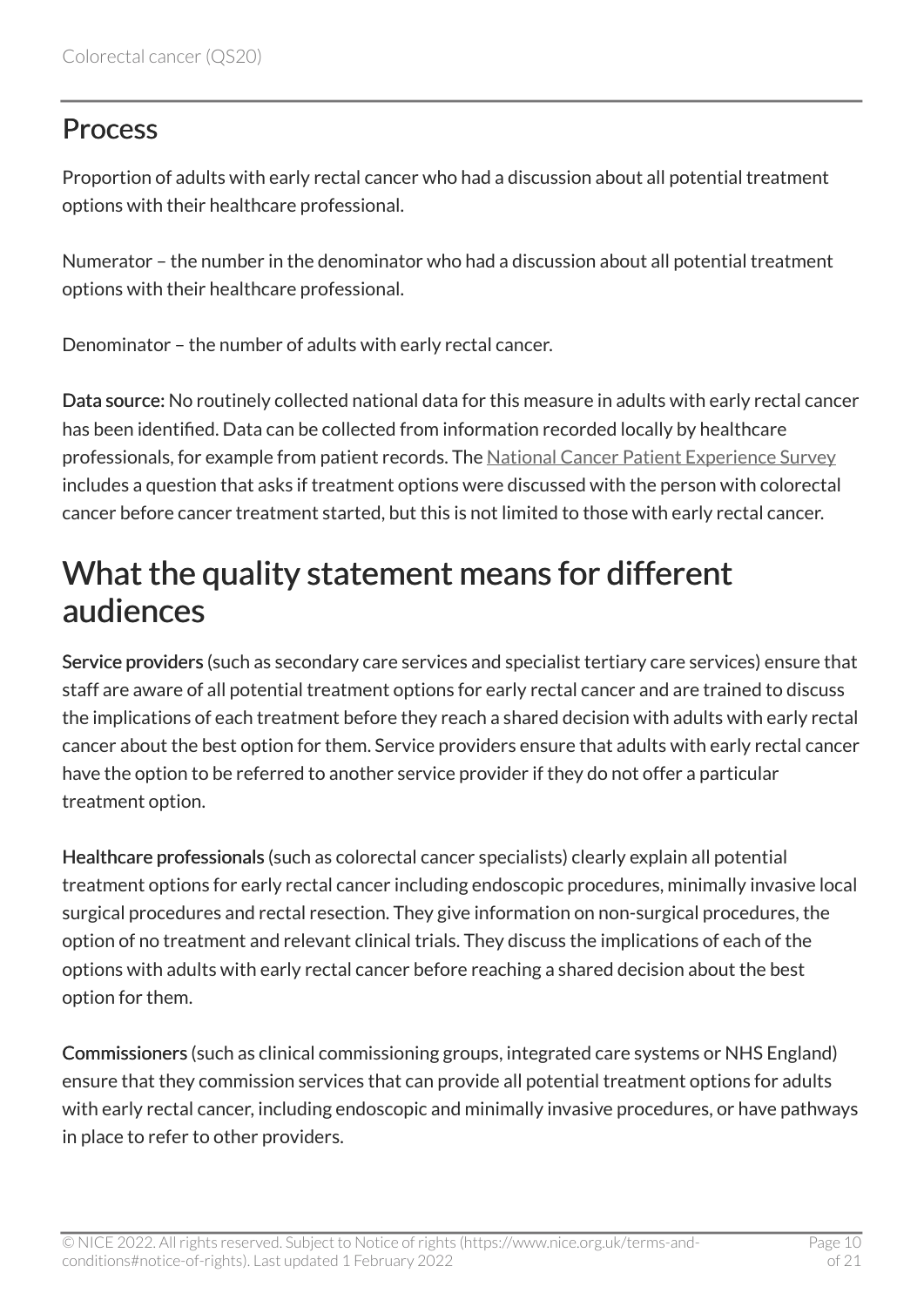Adults with early rectal cancer have a discussion with their healthcare professional about all potential treatments, including no treatment, and are given information about procedures that do not need surgery. They feel informed to reach a decision about the best option for them.

### <span id="page-10-0"></span>Source guidance

[Colorectal cancer. NICE guideline NG151](https://www.nice.org.uk/guidance/ng151) (2020, updated 2021), recommendations 1.2.2 and 1.3.1

### <span id="page-10-1"></span>Definitions of terms used in this quality statement

#### Early rectal cancer

Rectal cancer at stage cT1-T2, cN0, M0. [[NICE's guideline on colorectal cancer,](https://www.nice.org.uk/guidance/ng151) recommendation 1.3.1]

#### Treatment options for early rectal cancer

Transanal excision including transanal minimally invasive surgery and transanal endoscopic microsurgery, endoscopic submucosal dissection or total mesorectal excision. [\[NICE's guideline on](https://www.nice.org.uk/guidance/ng151)  [colorectal cancer,](https://www.nice.org.uk/guidance/ng151) table 1]

### <span id="page-10-2"></span>Equality and diversity considerations

Adults with early rectal cancer should be provided with information that they can easily read and understand themselves, or with support, so they can communicate effectively with health and social care services. Information should be in a format that suits their needs and preferences. It should be accessible to those who do not speak or read English, and it should be culturally appropriate and age appropriate. Adults with early rectal cancer should have access to an interpreter or advocate if needed.

For people with additional needs related to a disability, impairment or sensory loss, information should be provided as set out in [NHS England's Accessible Information Standard](https://www.england.nhs.uk/ourwork/accessibleinfo/) or the equivalent standards for the devolved nations.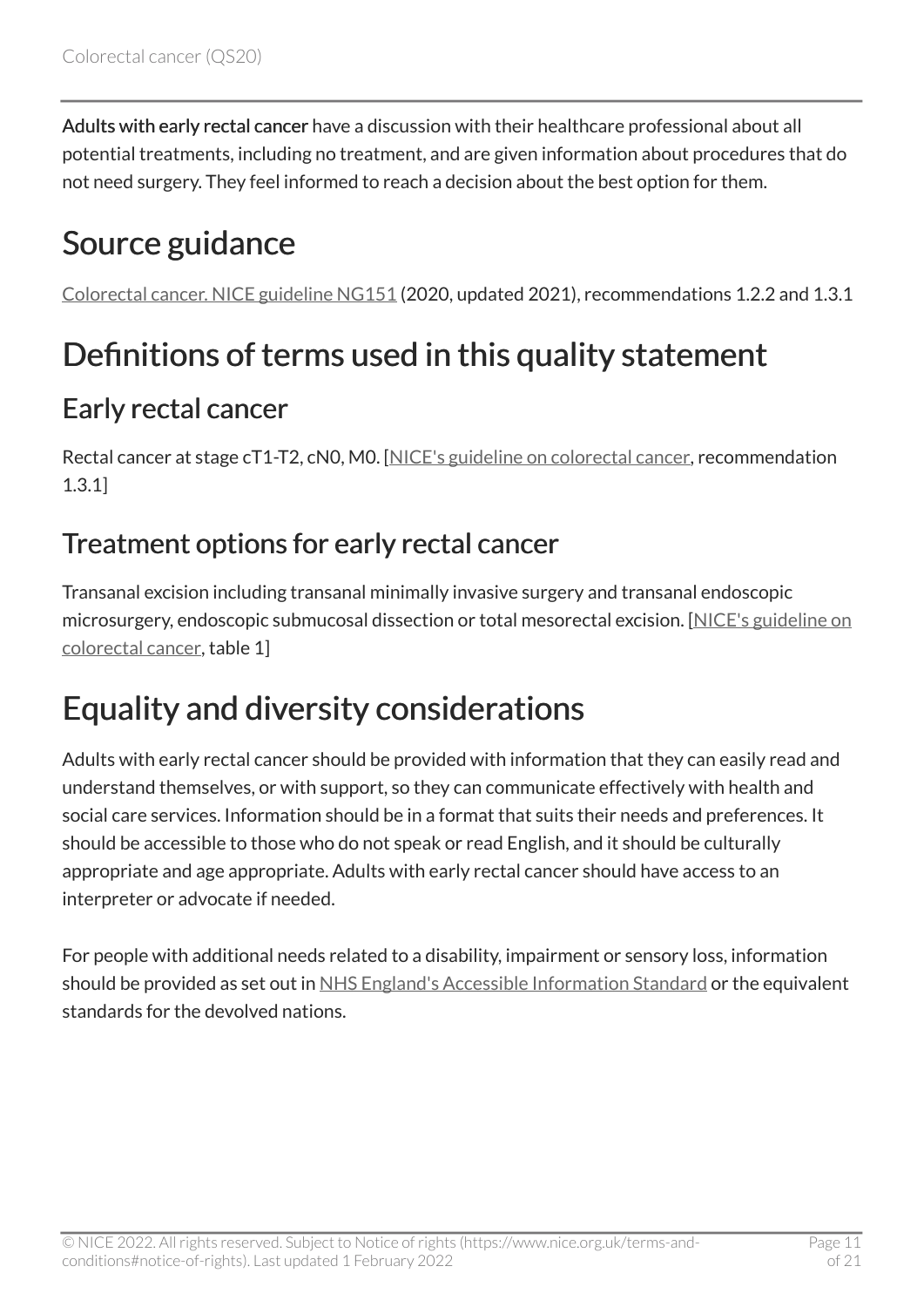# <span id="page-11-0"></span>Quality statement 3: Testing to guide systemic anti-cancer treatment

### <span id="page-11-1"></span>Quality statement

Adults with metastatic colorectal cancer suitable for systemic anti-cancer treatment have testing to identify tumours with RAS and BRAF V600E mutations. [new 2022]

### <span id="page-11-2"></span>Rationale

Predictive biomarkers provide information about the effects of a therapeutic intervention on patient outcomes. They can therefore help to guide treatment decision making. Testing for RAS and BRAF V600E mutations is used to select adults with metastatic colorectal cancer who are most likely to benefit from targeted therapy.

### <span id="page-11-3"></span>Quality measures

The following measures can be used to assess the quality of care or service provision specified in the statement. They are examples of how the statement can be measured, and can be adapted and used flexibly.

#### Structure

Evidence of local arrangements and clinical protocols to ensure that adults with metastatic colorectal cancer suitable for systemic anti-cancer treatment have testing to identify tumours with RAS and BRAF V600E mutations.

Data source: No routinely collected national data for this measure has been identified. Data can be collected from information recorded locally by healthcare professionals and provider organisations, for example written clinical protocols. The [National Bowel Cancer Audit](https://www.hqip.org.uk/a-z-of-nca/national-bowel-cancer-audit/#.YPaQYMSSkdU) plans to report on RAS and BRAF testing at provider level.

#### **Process**

Proportion of adults with metastatic colorectal cancer suitable for systemic anti-cancer treatment who had testing to identify tumours with RAS and BRAF V600E mutations.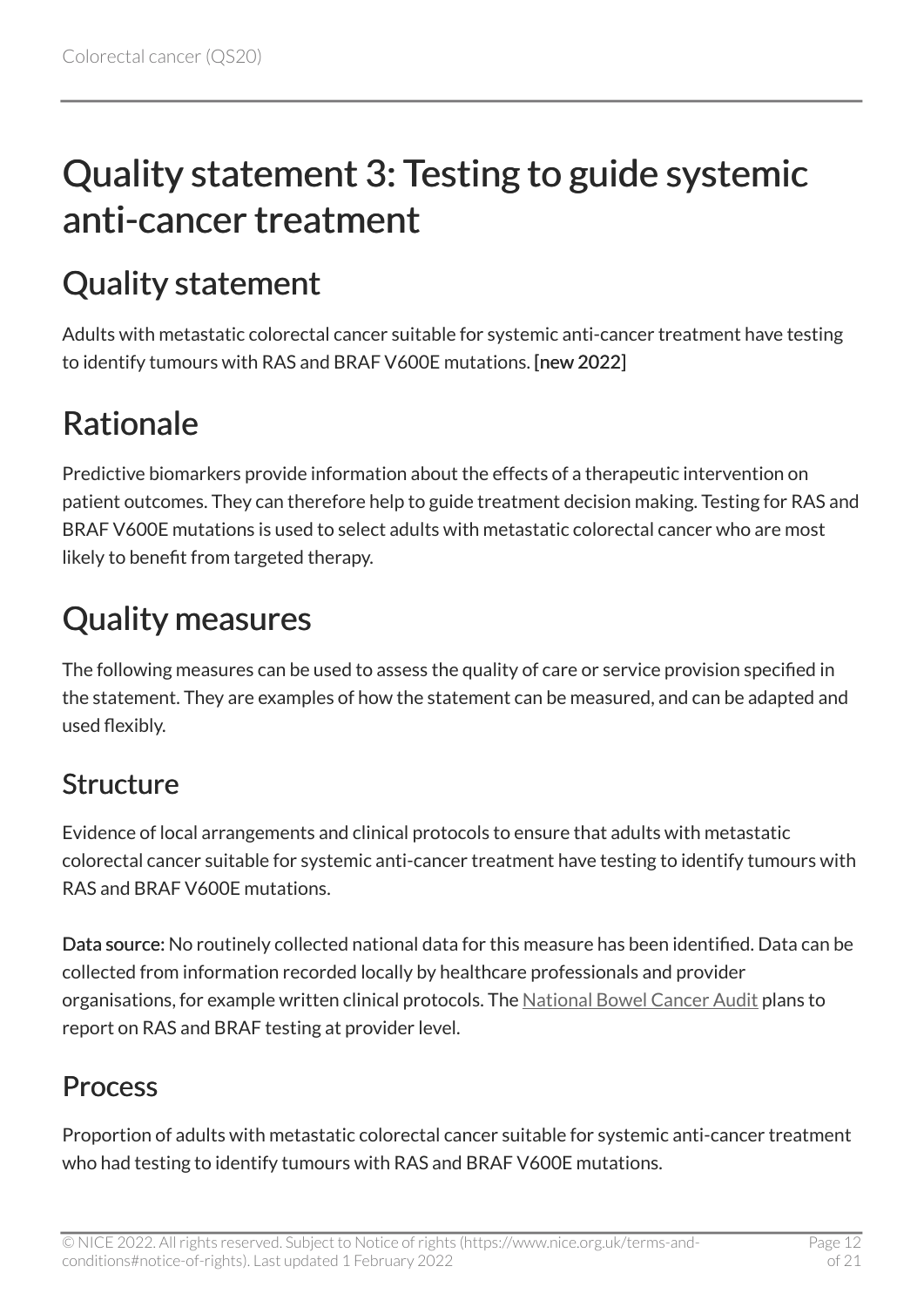Numerator – the number in the denominator who had testing to identify tumours with RAS and BRAF V600E mutations.

Denominator – the number of adults with metastatic colorectal cancer suitable for systemic anticancer treatment.

Data source:The [National Disease Registration Service](https://www.ndrs.nhs.uk/) collects data on RAS and BRAF testing. The [National Bowel Cancer Audit](https://www.hqip.org.uk/a-z-of-nca/national-bowel-cancer-audit/#.YPaQYMSSkdU) collects patient-level data on the performance of RAS and BRAF V600E tests in stage IV disease.

#### **Outcome**

Progression-free survival for adults with metastatic colorectal cancer suitable for systemic anticancer treatment.

Data source: No routinely collected national data for this measure has been identified. Data can be collected routinely from information recorded locally by healthcare professionals and provider organisations, for example from patient records.

#### <span id="page-12-0"></span>What the quality statement means for different audiences

Service providers (such as laboratory services) ensure that systems are in place to provide testing to identify tumours with RAS and BRAF V600E mutations in adults with metastatic colorectal cancer suitable for systemic anti-cancer treatment.

Healthcare professionals (such as oncologists) are aware of local referral pathways for testing to identify tumours with RAS and BRAF V600E mutations in adults with metastatic colorectal cancer suitable for systemic anti-cancer treatment.

Commissioners (such as clinical commissioning groups, integrated care systems or NHS England) ensure that they commission services that provide testing to identify tumours with RAS and BRAF V600E mutations in adults with metastatic colorectal cancer suitable for systemic anti-cancer treatment.

Adults with metastatic colorectal cancer suitable for systemic anti-cancer treatment have testing to identify the most beneficial treatment for them.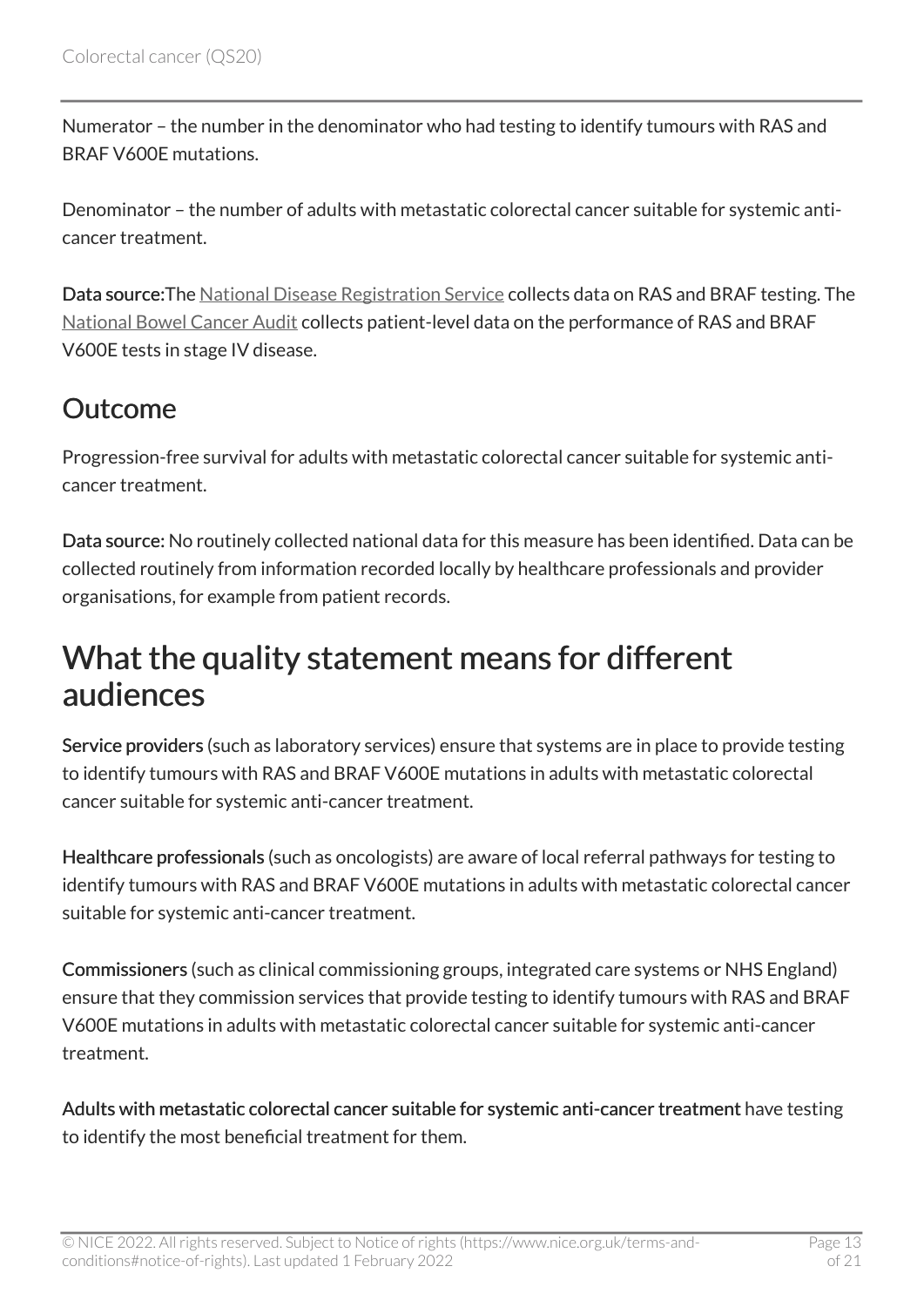### <span id="page-13-0"></span>Source guidance

[Colorectal cancer. NICE guideline NG151](https://www.nice.org.uk/guidance/ng151) (2020, updated 2021), recommendation 1.4.1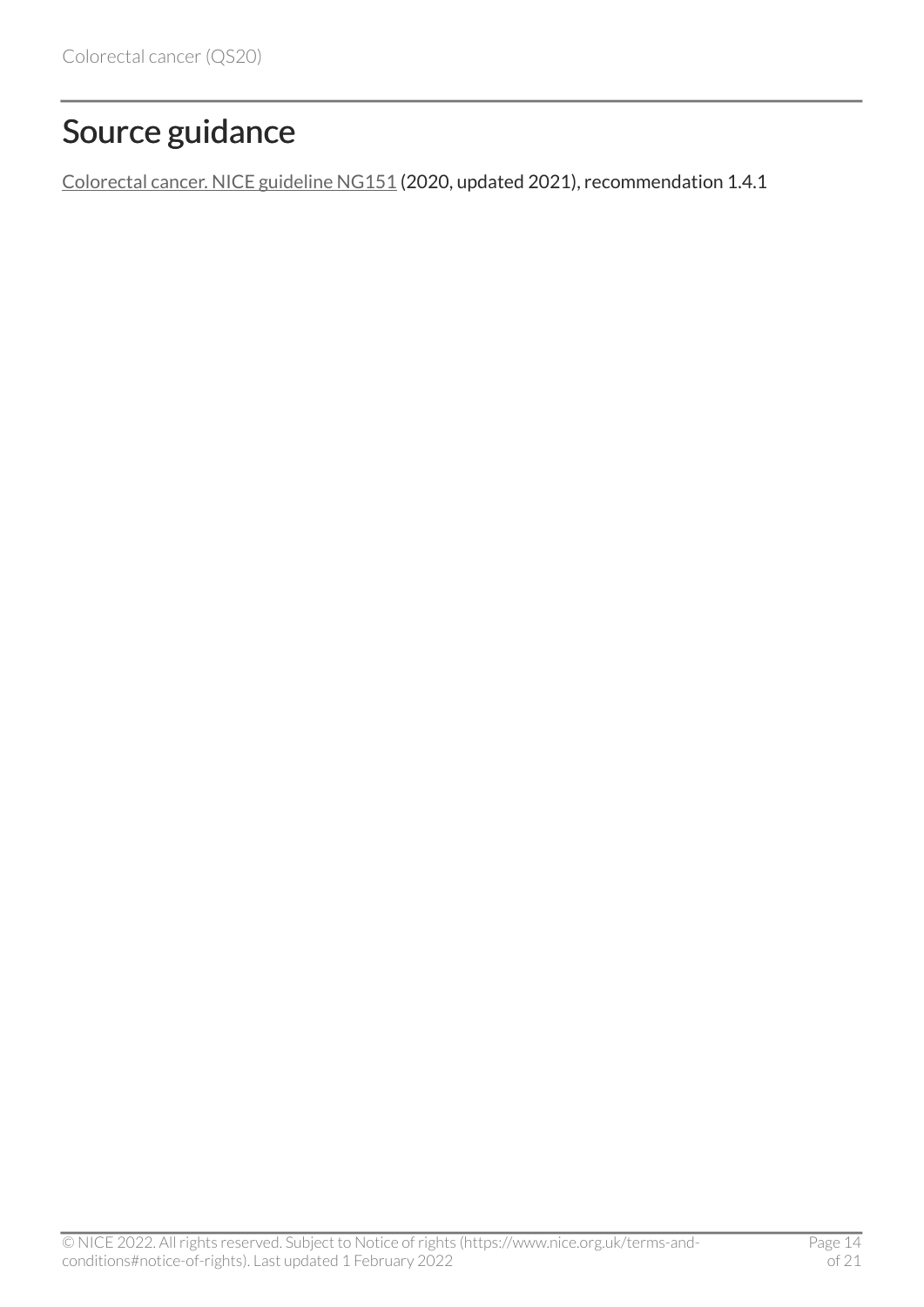# <span id="page-14-0"></span>Quality statement 4: Follow-up for detecting local recurrence and distant metastases

### <span id="page-14-1"></span>Quality statement

Adults who have had potentially curative surgical treatment for non-metastatic colorectal cancer have follow-up for the first 3 years to detect local recurrence and distant metastases. [2012, updated 2022]

### <span id="page-14-2"></span>Rationale

Following up adults in the first 3 years after they have had potentially curative surgical treatment for non-metastatic colorectal cancer can help detect and treat recurrences at the earliest stage. Recurrent disease is more likely to be resectable when there is regular follow-up, compared with minimal or no follow-up.

# <span id="page-14-3"></span>Quality measures

The following measures can be used to assess the quality of care or service provision specified in the statement. They are examples of how the statement can be measured, and can be adapted and used flexibly.

#### Structure

Evidence of local arrangements and written clinical protocols to ensure that adults who have had potentially curative surgery for non-metastatic colorectal cancer have follow-up tests for the first 3 years after treatment.

Data source: No routinely collected national data has been identified. Data can be collected from information recorded locally by healthcare professionals and provider organisations, for example written surveillance protocols.

#### **Process**

a) Proportion of adults who had potentially curative surgery for non-metastatic colorectal cancer who had 6-monthly serum carcinoembryonic antigen (CEA) measurement in the 3 years after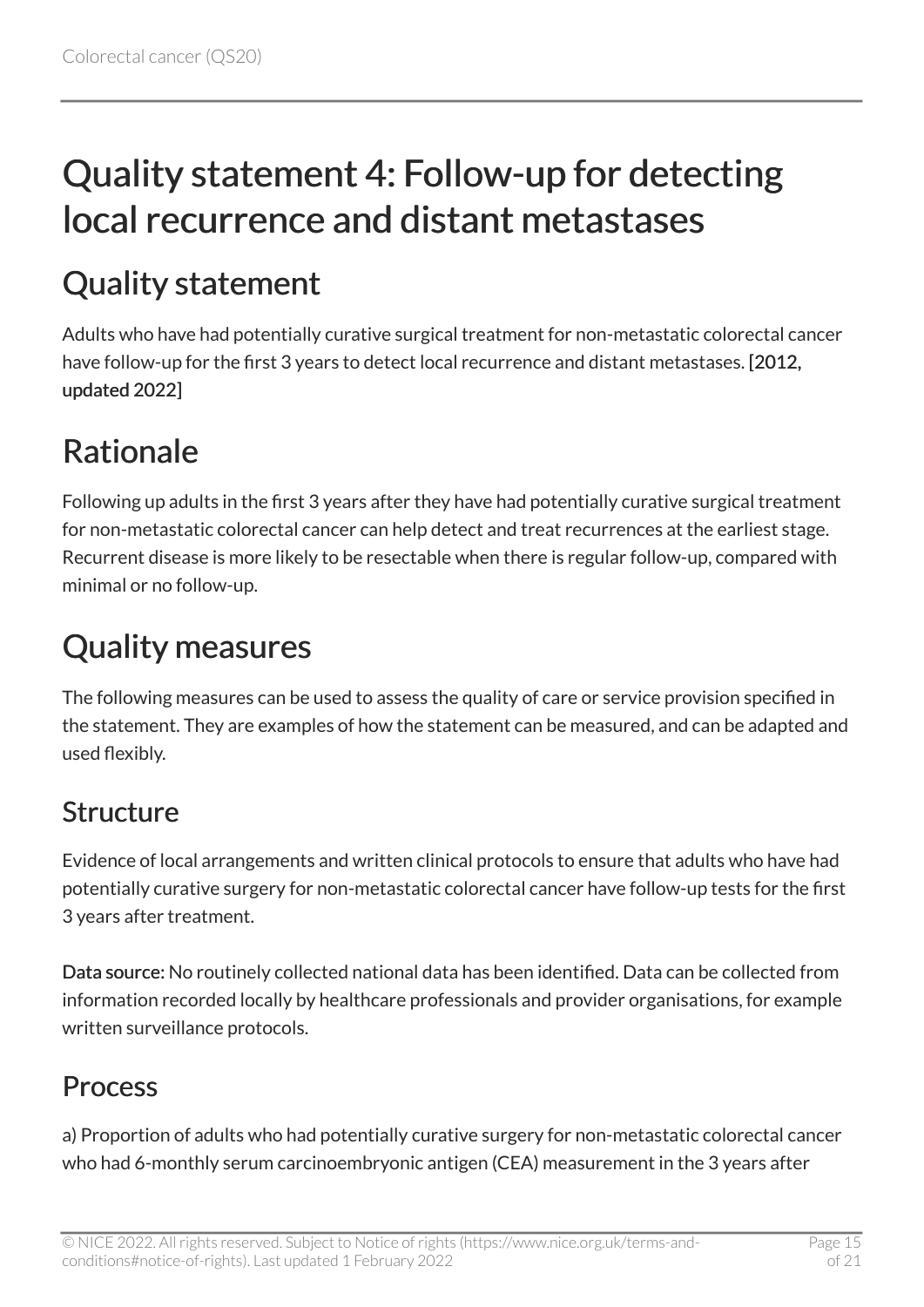#### potentially curative surgery.

Numerator – the number in the denominator who had 6-monthly serum CEA measurement in the 3 years after potentially curative surgery.

Denominator – the number of adults who had potentially curative surgery for non-metastatic colorectal cancer.

Data source: No routinely collected national data for this measure has been identified. Data can be collected from information recorded locally by healthcare professionals and provider organisations, for example from patient records.

b) Proportion of adults who had potentially curative surgery for non-metastatic colorectal cancer who had at least 2 CT scans of the chest, abdomen and pelvis in the 3 years after potentially curative surgery.

Numerator – the number in the denominator who had at least 2 CT scans of the chest, abdomen and pelvis in the 3 years after potentially curative surgery.

Denominator – the number of adults who had potentially curative surgery for non-metastatic colorectal cancer.

Data source: No routinely collected national data for this measure has been identified. Data can be collected from information recorded locally by healthcare professionals and provider organisations, for example from patient records.

c) Proportion of adults who had potentially curative surgery for non-metastatic colorectal cancer who had a clearance colonoscopy within 1 year of their diagnosis.

Numerator – the number in the denominator who had a clearance colonoscopy within 1 year of their diagnosis.

Denominator – the number of adults who had potentially curative surgery for non-metastatic colorectal cancer.

Data source:No routinely collected national data for this measure has been identified. Data can be collected from information recorded locally by healthcare professionals and provider organisations, for example from patient records.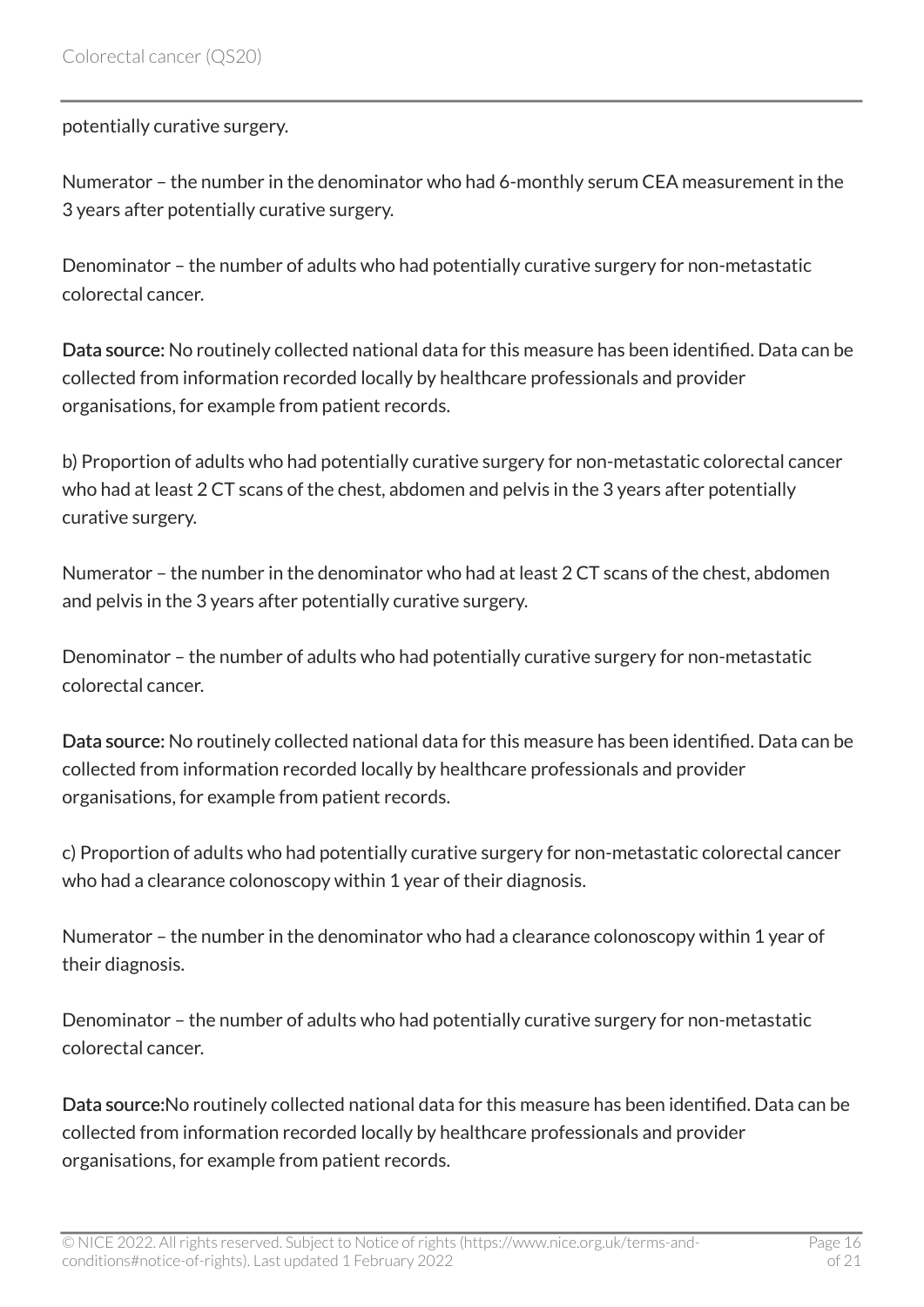#### **Outcome**

Proportion of adults with newly diagnosed locally recurrent colorectal cancer after potentially curative surgery for non-metastatic colorectal cancer whose recurrent cancer was resectable at diagnosis.

Numerator – the number in the denominator whose recurrent cancer was resectable at diagnosis.

Denominator – the number of adults with newly diagnosed locally recurrent colorectal cancer after potentially curative surgery for non-metastatic colorectal cancer.

Data source: Data can be collected from information recorded locally by healthcare professionals and provider organisations, for example from patient records.

### <span id="page-16-0"></span>What the quality statement means for different audiences

Service providers (such as laboratory services, secondary care services and tertiary care centres) ensure that systems are in place for adults who have had potentially curative surgery for nonmetastatic colorectal cancer to have follow-up testing, including serum CEA, CT scan and colonoscopy, in the first 3 years after potentially curative surgery.

Healthcare professionals (such as colorectal cancer nurse specialists) are aware of local pathways and clinical protocols for follow-up of adults who have had potentially curative surgery for nonmetastatic colorectal cancer. They ensure that these adults have regular testing of serum CEA, CT scans and colonoscopy in the first 3 years after potentially curative surgery.

Commissioners (such as clinical commissioning groups, integrated care systems and NHS England) ensure that they commission services that provide regular follow-up of adults after potentially curative surgery for colorectal cancer, including measurement of serum CEA, CT scan and colonoscopy.

Adults with colorectal cancer that has not spread to other parts of their body and who have had surgery that may cure their cancer have regular check-ups and investigations for the first 3 years to check for signs that the cancer has returned or has spread.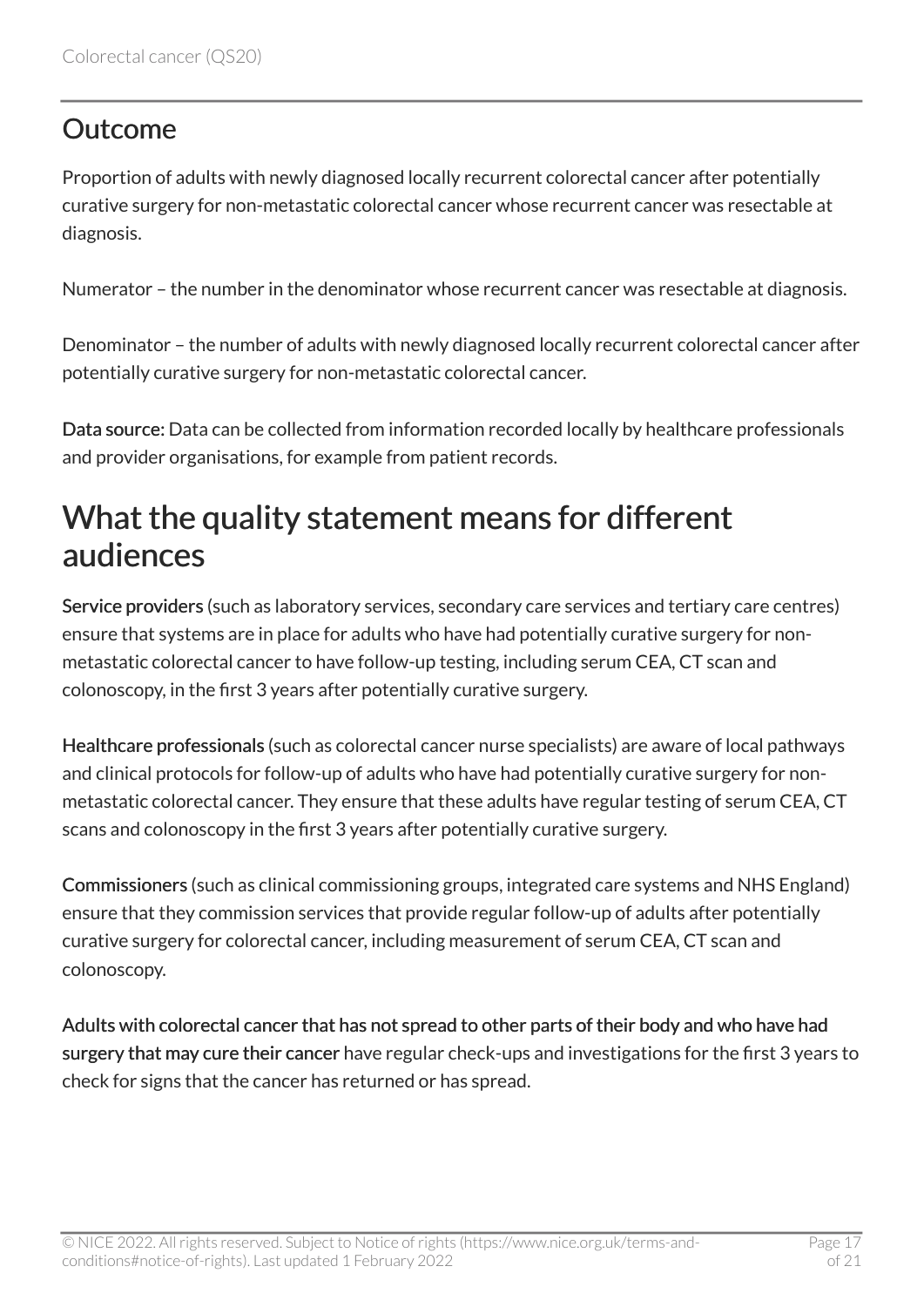### <span id="page-17-0"></span>Source guidance

- [Colorectal cancer. NICE guideline NG151](https://www.nice.org.uk/guidance/ng151) (2020, updated 2021), recommendation 1.6.1
- [BSG/ACPGBI/PHE post-polypectomy and post-colorectal cancer resection surveillance](https://www.bsg.org.uk/clinical-resource/bsg-acpgbi-phe-post-polypectomy-and-post-colorectal-cancer-resection-surveillance-guidelines/) [guidelines](https://www.bsg.org.uk/clinical-resource/bsg-acpgbi-phe-post-polypectomy-and-post-colorectal-cancer-resection-surveillance-guidelines/) (2020), page 207

The frequency of measurement of CEA, CT scan and colonoscopy used in process measures a), b) and c) are considered practical measures to enable cancer networks to measure performance. The frequencies in process measures a) and b) are taken from NICE's guideline on colorectal cancer, evidence review E1. The frequency for colonoscopy in process measure c) is used in BSG/ACPGBI/ PHE post-polypectomy and post-colorectal cancer resection surveillance guidelines (2020), page 207.

### <span id="page-17-1"></span>Definitions of terms used in this quality standard

#### Follow-up to detect local recurrence and distant metastases

Follow-up includes measurement of serum CEA at least every 6 months and a minimum of 2 CT scans of the chest, abdomen and pelvis in the first 3 years. Clearance colonoscopy should be done within a year of diagnosis. [Adapted from [NICE's guideline for colorectal cancer,](https://www.nice.org.uk/guidance/ng151) recommendation 1.6.1 and evidence review E1 and [BSG/ACPGBI/PHE post-polypectomy and post-colorectal cancer](https://www.bsg.org.uk/clinical-resource/bsg-acpgbi-phe-post-polypectomy-and-post-colorectal-cancer-resection-surveillance-guidelines/)  [resection surveillance guidelines](https://www.bsg.org.uk/clinical-resource/bsg-acpgbi-phe-post-polypectomy-and-post-colorectal-cancer-resection-surveillance-guidelines/) (2020), page 207]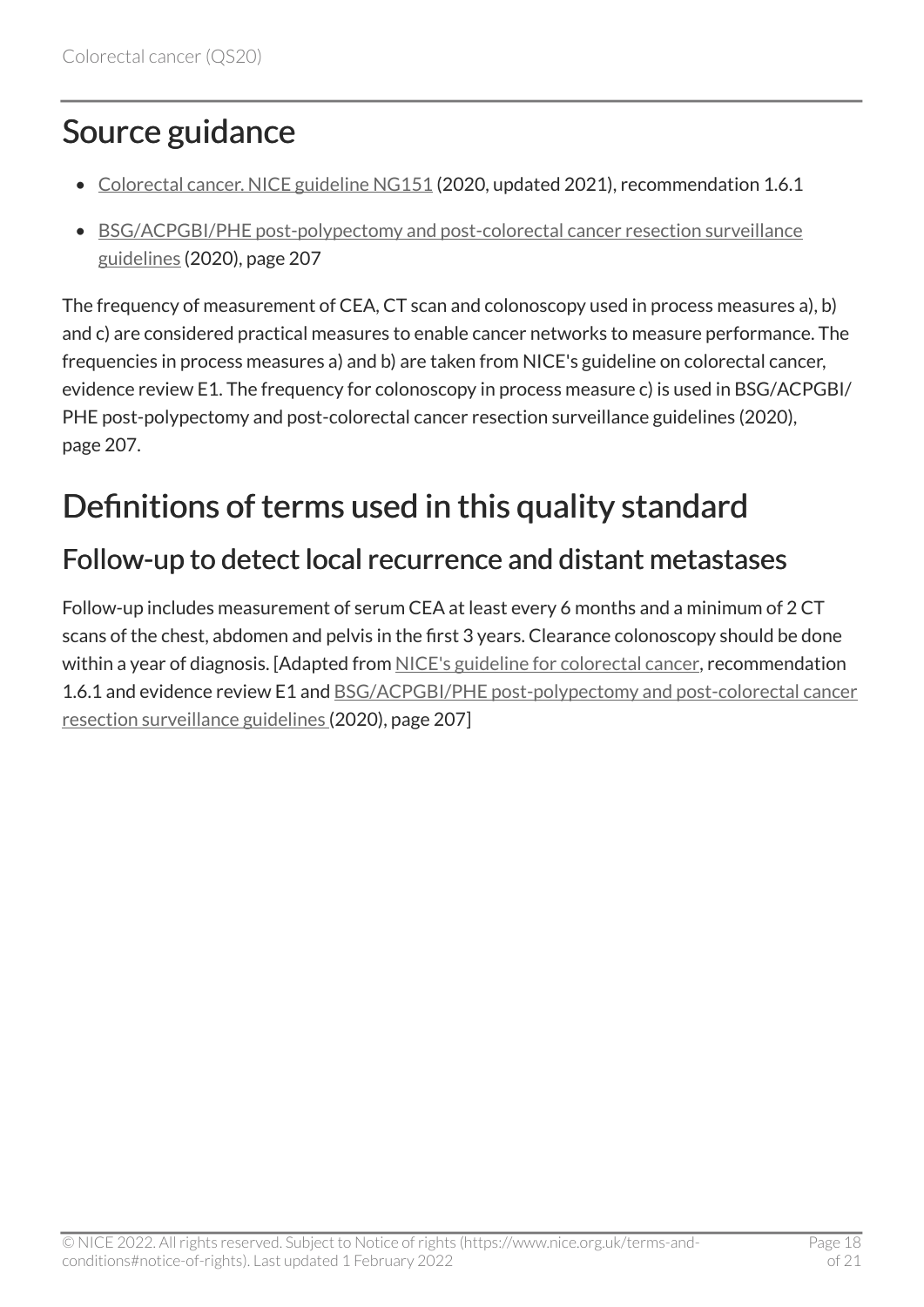# <span id="page-18-0"></span>Update information

February 2022: This quality standard was updated and statements prioritised in 2012 were replaced. The topic was identified for update following the annual review of quality standards. The review identified:

• updated guidance on colorectal cancer.

Statements are marked as:

- [new 2022] if the statement covers a new area for quality improvement
- [2012, updated 2022] if the statement covers an area for quality improvement included in the 2012 quality standard and has been updated.

Statement number 8 in the 2012 version has been updated and is included in the updated quality standard, marked as [2012, updated 2022].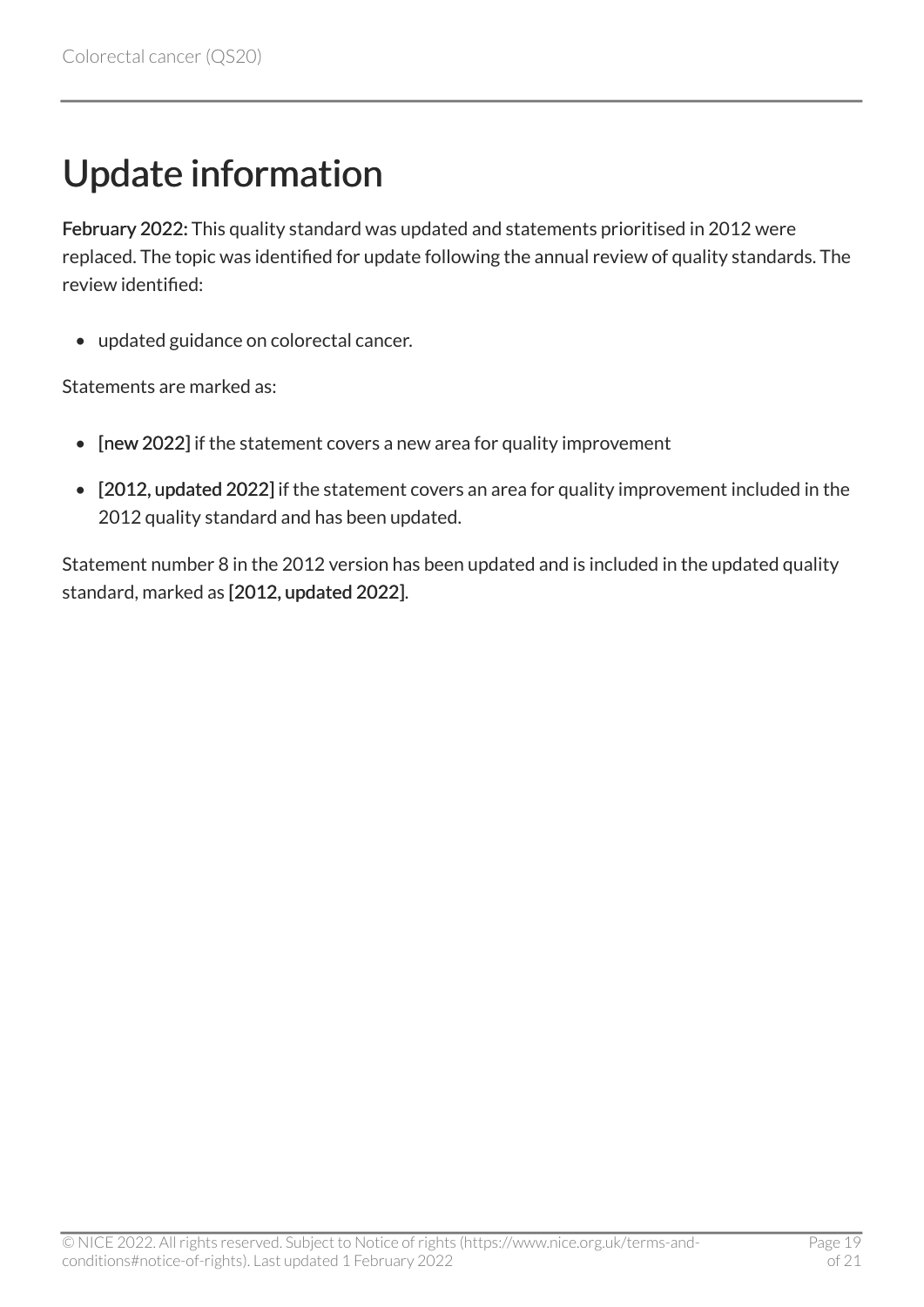# <span id="page-19-0"></span>About this quality standard

NICE quality standards describe high-priority areas for quality improvement in a defined care or service area. Each standard consists of a prioritised set of specific, concise and measurable statements. NICE quality standards draw on existing NICE or NICE-accredited guidance that provides an underpinning, comprehensive set of recommendations, and are designed to support the measurement of improvement.

Expected levels of achievement for quality measures are not specified. Quality standards are intended to drive up the quality of care, and so achievement levels of 100% should be aspired to (or 0% if the quality statement states that something should not be done). However, this may not always be appropriate in practice. Taking account of safety, shared decision-making, choice and professional judgement, desired levels of achievement should be defined locally.

Information about [how NICE quality standards are developed](https://www.nice.org.uk/standards-and-indicators/timeline-developing-quality-standards) is available from the NICE website.

See our [webpage on quality standards advisory committees](http://www.nice.org.uk/Get-Involved/Meetings-in-public/Quality-Standards-Advisory-Committee) for details of standing committee 2 members who advised on this quality standard. Information about the topic experts invited to join the standing members is available from the [webpage for this quality standard.](http://www.nice.org.uk/guidance/qs20/documents)

NICE has produced a [quality standard service improvement template](https://www.nice.org.uk/guidance/qs20/resources) to help providers make an initial assessment of their service compared with a selection of quality statements. This tool is updated monthly to include new quality standards.

NICE guidance and quality standards apply in England and Wales. Decisions on how they apply in Scotland and Northern Ireland are made by the Scottish government and Northern Ireland Executive. NICE quality standards may include references to organisations or people responsible for commissioning or providing care that may be relevant only to England.

#### <span id="page-19-1"></span>Resource impact

NICE quality standards should be achievable by local services. The potential resource impact is considered by the quality standards advisory committee, drawing on resource impact work for the source guidance. Organisations are encouraged to use the resource impact products for the source guidance to help estimate local costs: